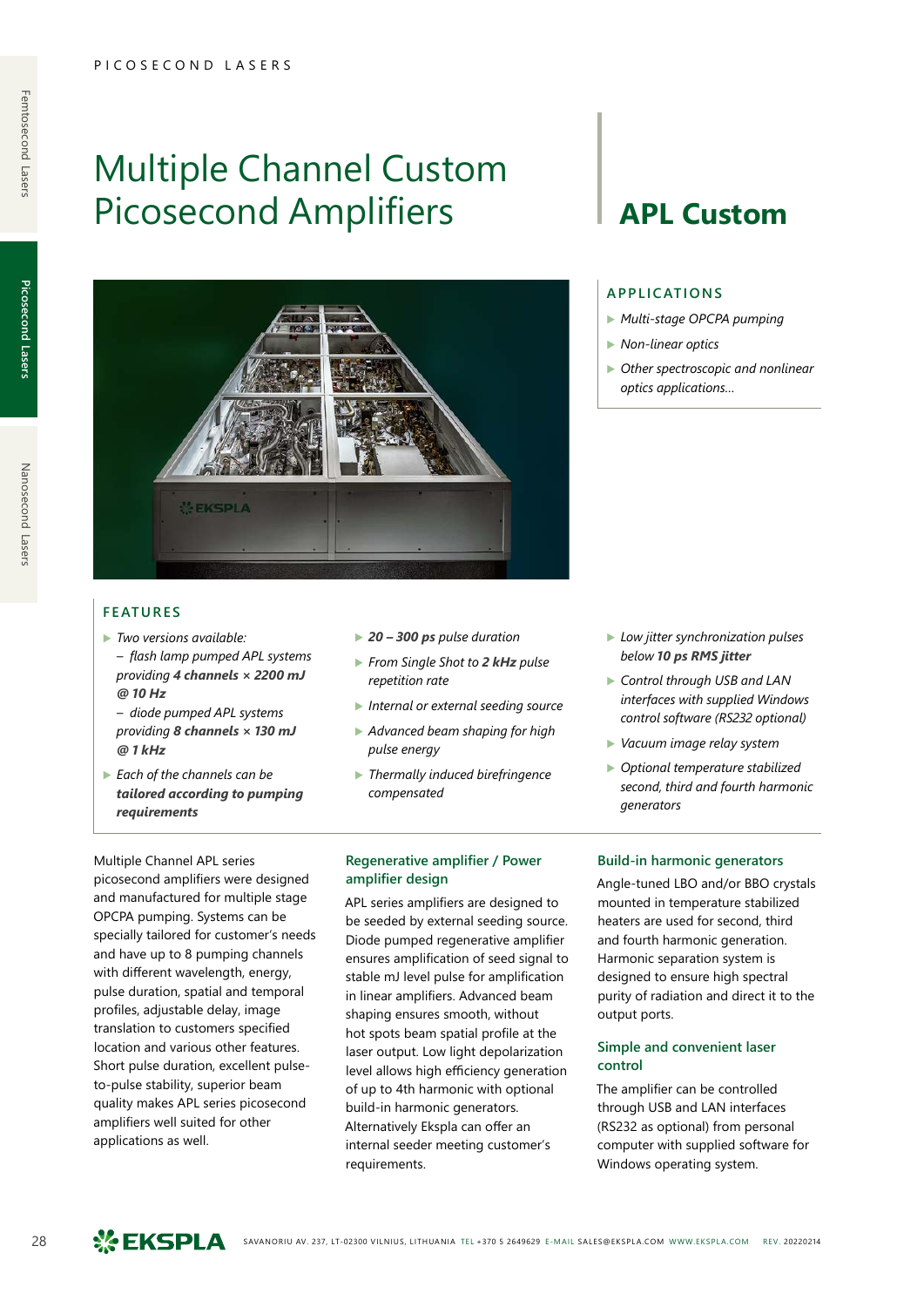## **APL Custom**

### **SPECIFICATIONS**

| Model                                                                                                                                                                                                                                                                                                                                                                      | APL2k10-x4                                                                                                                                                                                                                                                                                                                           | APL1301k-x8                                                                                                                                                                                                                       |  |  |
|----------------------------------------------------------------------------------------------------------------------------------------------------------------------------------------------------------------------------------------------------------------------------------------------------------------------------------------------------------------------------|--------------------------------------------------------------------------------------------------------------------------------------------------------------------------------------------------------------------------------------------------------------------------------------------------------------------------------------|-----------------------------------------------------------------------------------------------------------------------------------------------------------------------------------------------------------------------------------|--|--|
| <b>MAIN SPECIFICATIONS 1)</b>                                                                                                                                                                                                                                                                                                                                              |                                                                                                                                                                                                                                                                                                                                      |                                                                                                                                                                                                                                   |  |  |
| Output energy                                                                                                                                                                                                                                                                                                                                                              |                                                                                                                                                                                                                                                                                                                                      |                                                                                                                                                                                                                                   |  |  |
| Fundamental                                                                                                                                                                                                                                                                                                                                                                | $4 \times 2200$ mJ <sup>2) 3)</sup>                                                                                                                                                                                                                                                                                                  | $8 \times 130$ mJ                                                                                                                                                                                                                 |  |  |
| SH output <sup>4) 5)</sup>                                                                                                                                                                                                                                                                                                                                                 | $4 \times 1400$ mJ / 2 $\times$ 2500 mJ                                                                                                                                                                                                                                                                                              | $8 \times 85$ mJ / $4 \times 150$ mJ                                                                                                                                                                                              |  |  |
| TH output <sup>4)</sup>                                                                                                                                                                                                                                                                                                                                                    | $4 \times 660$ mJ / 2 $\times$ 1 300 mJ                                                                                                                                                                                                                                                                                              | $8 \times 50$ mJ / $4 \times 100$ mJ                                                                                                                                                                                              |  |  |
| FH output <sup>4)</sup>                                                                                                                                                                                                                                                                                                                                                    | $4 \times 220$ mJ / 2 $\times$ 450 mJ                                                                                                                                                                                                                                                                                                | $8 \times 15$ mJ / $4 \times 30$ mJ                                                                                                                                                                                               |  |  |
| Pulse repetition rate                                                                                                                                                                                                                                                                                                                                                      | 10 Hz                                                                                                                                                                                                                                                                                                                                | 1 kHz                                                                                                                                                                                                                             |  |  |
| Pulse duration <sup>6)</sup>                                                                                                                                                                                                                                                                                                                                               | $90 \pm 10$ ps                                                                                                                                                                                                                                                                                                                       | $90 \pm 10$ ps                                                                                                                                                                                                                    |  |  |
| Pulse energy stability $7$                                                                                                                                                                                                                                                                                                                                                 |                                                                                                                                                                                                                                                                                                                                      |                                                                                                                                                                                                                                   |  |  |
| Fundamental                                                                                                                                                                                                                                                                                                                                                                | $\leq 0.6 \%$                                                                                                                                                                                                                                                                                                                        | $\leq 0.5 \%$                                                                                                                                                                                                                     |  |  |
| SH output <sup>4)</sup>                                                                                                                                                                                                                                                                                                                                                    | $\leq$ 0.8 $\%$                                                                                                                                                                                                                                                                                                                      | $\leq 0.8 \%$                                                                                                                                                                                                                     |  |  |
| TH output <sup>4)</sup>                                                                                                                                                                                                                                                                                                                                                    | $\leq$ 2 %                                                                                                                                                                                                                                                                                                                           | $\leq$ 2 %                                                                                                                                                                                                                        |  |  |
| FH output <sup>4)</sup>                                                                                                                                                                                                                                                                                                                                                    | $\leq$ 3 %                                                                                                                                                                                                                                                                                                                           | $\leq$ 3 %                                                                                                                                                                                                                        |  |  |
| Long-term power drift <sup>8)</sup>                                                                                                                                                                                                                                                                                                                                        | $±$ 2 %                                                                                                                                                                                                                                                                                                                              | ± 1.5%                                                                                                                                                                                                                            |  |  |
| Beam spatial profile                                                                                                                                                                                                                                                                                                                                                       | Super-Gaussian <sup>9)</sup>                                                                                                                                                                                                                                                                                                         | Super-Gaussian <sup>9)</sup>                                                                                                                                                                                                      |  |  |
| Beam diameter <sup>10)</sup>                                                                                                                                                                                                                                                                                                                                               | $\sim$ 23 mm                                                                                                                                                                                                                                                                                                                         | $\sim$ 7 mm                                                                                                                                                                                                                       |  |  |
| Beam pointing stability <sup>11)</sup>                                                                                                                                                                                                                                                                                                                                     | $\leq 30$ µrad                                                                                                                                                                                                                                                                                                                       | $\leq 20$ µrad                                                                                                                                                                                                                    |  |  |
| Beam divergence                                                                                                                                                                                                                                                                                                                                                            | $\leq$ 0.5 mrad                                                                                                                                                                                                                                                                                                                      | $\leq$ 0.5 mrad                                                                                                                                                                                                                   |  |  |
| Pre-pulse contrast <sup>12)</sup>                                                                                                                                                                                                                                                                                                                                          | > 200:1                                                                                                                                                                                                                                                                                                                              | > 200:1                                                                                                                                                                                                                           |  |  |
| Optical pulse jitter <sup>13)</sup>                                                                                                                                                                                                                                                                                                                                        |                                                                                                                                                                                                                                                                                                                                      |                                                                                                                                                                                                                                   |  |  |
| Trig out                                                                                                                                                                                                                                                                                                                                                                   | $\leq 50$ ps                                                                                                                                                                                                                                                                                                                         | $\leq 50$ ps                                                                                                                                                                                                                      |  |  |
| Pre-Trig out                                                                                                                                                                                                                                                                                                                                                               | $\leq 10$ ps                                                                                                                                                                                                                                                                                                                         | $\leq 10$ ps                                                                                                                                                                                                                      |  |  |
| With -PLL option                                                                                                                                                                                                                                                                                                                                                           | $\leq 3$ ps                                                                                                                                                                                                                                                                                                                          | $\leq$ 3 ps                                                                                                                                                                                                                       |  |  |
| Polarization                                                                                                                                                                                                                                                                                                                                                               | Linear                                                                                                                                                                                                                                                                                                                               | Linear                                                                                                                                                                                                                            |  |  |
|                                                                                                                                                                                                                                                                                                                                                                            |                                                                                                                                                                                                                                                                                                                                      |                                                                                                                                                                                                                                   |  |  |
| PHYSICAL CHARACTERISTICS 14)                                                                                                                                                                                                                                                                                                                                               |                                                                                                                                                                                                                                                                                                                                      |                                                                                                                                                                                                                                   |  |  |
| Laser head size (W×L×H mm)                                                                                                                                                                                                                                                                                                                                                 | $1500 \times 3600 \times 500$ , 2 pc.                                                                                                                                                                                                                                                                                                | $1500 \times 3600 \times 500$ , 4 pc.                                                                                                                                                                                             |  |  |
| Power supply size (W×L×H mm)                                                                                                                                                                                                                                                                                                                                               | $553 \times 600 \times 1800$ , 4 pc.                                                                                                                                                                                                                                                                                                 | $553 \times 600 \times 1800$ , 4 pc.                                                                                                                                                                                              |  |  |
| Umbilical length <sup>15)</sup>                                                                                                                                                                                                                                                                                                                                            | 5 m                                                                                                                                                                                                                                                                                                                                  | 2.5 <sub>m</sub>                                                                                                                                                                                                                  |  |  |
| <b>OPERATING REQUIREMENTS 16)</b>                                                                                                                                                                                                                                                                                                                                          |                                                                                                                                                                                                                                                                                                                                      |                                                                                                                                                                                                                                   |  |  |
| Electrical power                                                                                                                                                                                                                                                                                                                                                           | 208, 380 or 400 V AC, three-phase, 50/60 Hz 17)                                                                                                                                                                                                                                                                                      | 208, 380 or 400 V AC, three-phase, 50/60 Hz 17)                                                                                                                                                                                   |  |  |
| Power consumption <sup>18)</sup>                                                                                                                                                                                                                                                                                                                                           | $\leq 40$ kVA                                                                                                                                                                                                                                                                                                                        | $\leq 60$ kW                                                                                                                                                                                                                      |  |  |
| Water supply                                                                                                                                                                                                                                                                                                                                                               | $\leq$ 40 l/min, 2 Bar, max 15 °C                                                                                                                                                                                                                                                                                                    | $\leq$ 40 l/min, 2 Bar, max 15 °C                                                                                                                                                                                                 |  |  |
| Operating ambient temperature                                                                                                                                                                                                                                                                                                                                              | $22 \pm 2$ °C                                                                                                                                                                                                                                                                                                                        | $22 \pm 2$ °C                                                                                                                                                                                                                     |  |  |
| Storage ambient temperature                                                                                                                                                                                                                                                                                                                                                | $15 - 35 °C$                                                                                                                                                                                                                                                                                                                         | $15 - 35 °C$                                                                                                                                                                                                                      |  |  |
| Relative humidity (non-condensing)                                                                                                                                                                                                                                                                                                                                         | $\leq 80\%$                                                                                                                                                                                                                                                                                                                          | $\leq 80\%$                                                                                                                                                                                                                       |  |  |
| Cleanness of the room                                                                                                                                                                                                                                                                                                                                                      | <b>ISO Class 7</b>                                                                                                                                                                                                                                                                                                                   | <b>ISO Class 7</b>                                                                                                                                                                                                                |  |  |
| Due to continuous improvement, all<br>1)<br>specifications are subject to change without<br>notice. The parameters marked 'typical'<br>are indications of typical performance and<br>will vary with each unit we manufacture.<br>Presented parameters can be customized to<br>meet customer's requirements. All parameters<br>measured at 1064 nm if not stated otherwise. | 6)<br>Standard pulse duration is 90 ps. Other pulse<br>durations can be ordered within range of<br>20 ps - 300 ps. Shortening the pulse duration<br>below 90 ps will reduce the output energy<br>proportionally.<br>7)<br>Under stable environmental conditions,<br>normalized to average pulse energy (RMS,<br>averaged from 60 s). | <b>DANGER</b><br>VISIBLE AND/OR INVISIBLE LASER RADIATION<br>AVOID EYE OR SKIN EXPOSURE TO DIRECT REFLECTED OR SCATTERED RADIATION<br>Nd:YAG 1064 nm, 532 nm, 355 nm, 266 nm<br>Max. 8.8 J, pulse 90 ps<br>CLASS IV LASER PRODUCT |  |  |
| <sup>2)</sup> 2 200 mJ energy is achieved with<br>Super-Gaussian spatial beam profile of 11 <sup>th</sup> or<br>higher order (with steep edges). If lower order<br>Super-Gaussian is required maximum pulse<br>energy will be limited to 2 000 mJ.                                                                                                                         | 8)<br>Measured over 8 hours period after 30 min<br>warm-up when ambient temperature variation<br>is less than $\pm 2$ °C.<br>9)<br>Super-Gaussian spatial mode of 6-11 <sup>th</sup> order in<br>near field.                                                                                                                         |                                                                                                                                                                                                                                   |  |  |
| <sup>3)</sup> 2 500 mJ output energy is available upon<br>request with longer pulse duration.                                                                                                                                                                                                                                                                              | 10)<br>Beam diameter is measured at signal output at<br>1/e2 level for Gaussian beams and FWHM level                                                                                                                                                                                                                                 |                                                                                                                                                                                                                                   |  |  |
| <sup>4)</sup> Harmonic outputs are optional. Specifications<br>valid with respective harmonic module<br>purchased. Outputs are not simultaneous.                                                                                                                                                                                                                           | for Super-Gaussian beams.<br>11)<br>Beam pointing stability is evaluated as                                                                                                                                                                                                                                                          |                                                                                                                                                                                                                                   |  |  |
| 5)<br>Second harmonic specification is valid when<br>only SH option is ordered. If TH/FH options are                                                                                                                                                                                                                                                                       | movement of the beam centroid in the focal<br>plane of a focusing element (RMS, averaged<br>from $60$ s).                                                                                                                                                                                                                            |                                                                                                                                                                                                                                   |  |  |

- 12) 1000:1 contrast available upon request.
- REV. 20220214 SAVANORIU AV. 237, LT-02300 VILNIUS, LITHUANIA TEL +370 5 2649629 E-MAIL SALES@EKSPLA.COM WWW.EKSPLA.COM **2007 EKSPLA** 29

orders second harmonic efficiency is reduced

to ~50 %.

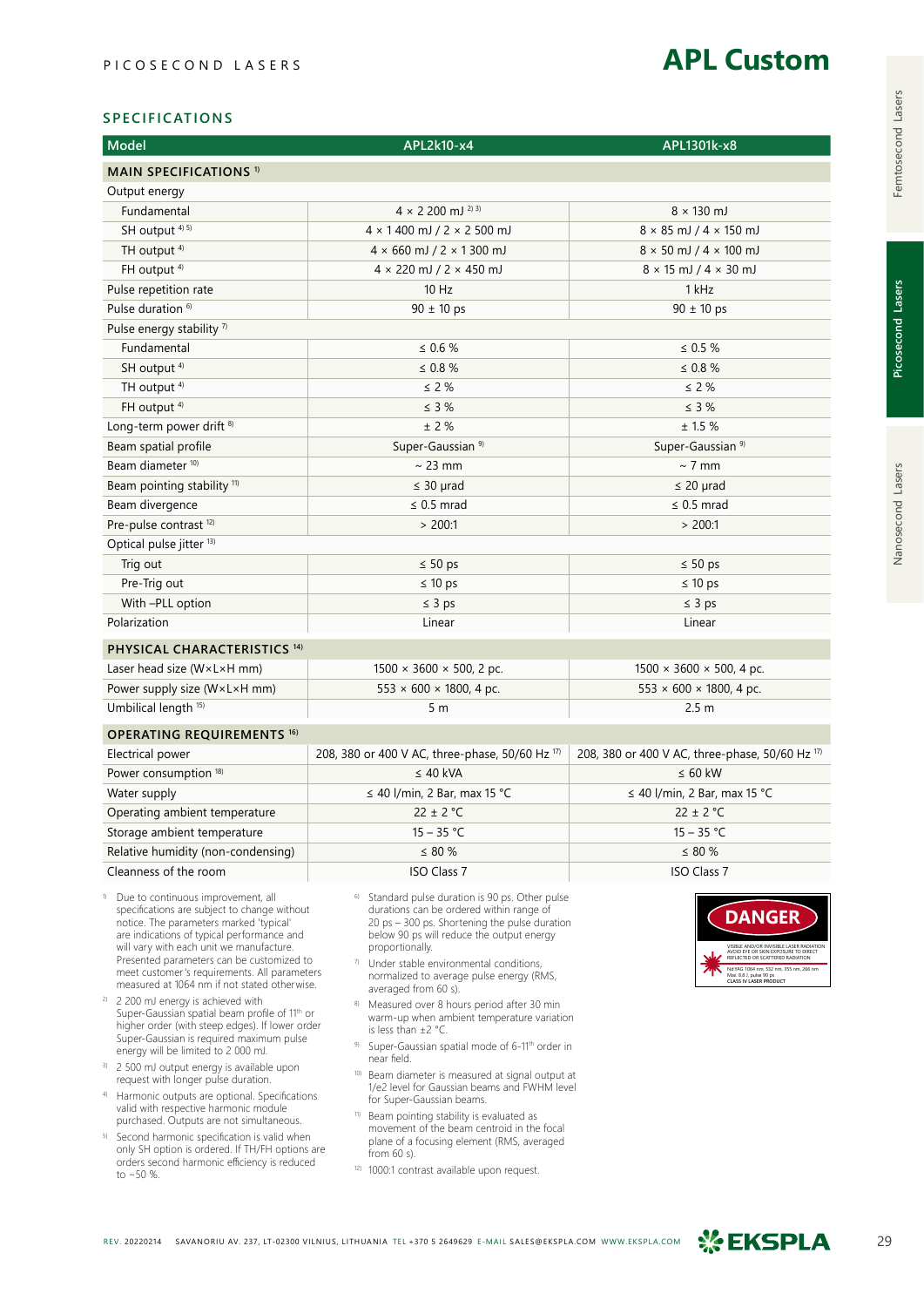- - 13) Optical pulse jitter with respect to electrical outputs:
		- Trig out > 3.5 V @ 50 Ω
		- Pre-Trig out > 1 V @ 50 Ω – PLL option > 1 V @ 50 Ω
	- 14) System sizes are preliminary and depend on customer lab layout and additional options purchased.
	- 15) Longer umbilical with up to 10 m for flash lamp pumped and up to 5 m for diode pumped systems available upon request.
- 16) The laser and auxiliary units must be settled in such a place void of dust and aerosols. It is advisable to operate the laser in air conditioned room, provided that the laser is placed at a distance from air conditioning outlets. The laser should be positioned on a solid worktable. Access from one side should be ensured.
- 17) Voltage fluctuations allowed are +10 % / -15 % from nominal value.
- <sup>18)</sup> Required current rating can be calculated by dividing power rating by mains voltage. Power rating is given in apparent power (kVA) for systems with flash lamp power supplies and in real power (kW) for systems without flash lamp power supplies where reactive power is neglectable.

**APL Custom**

## **OPTIONS**

| Option    | <b>Description</b>                                               | Comment                                                                                                                                     |
|-----------|------------------------------------------------------------------|---------------------------------------------------------------------------------------------------------------------------------------------|
| $-P20300$ | Custom pulse duration between 20 ps and 300 ps                   | Available with internal and external seeder. Shortening the<br>pulse duration below 90 ps will reduce the output energy<br>proportionally   |
| $-50/100$ | 50 Hz or 100 Hz pulse repetition rate                            | Energy can be increased $~4$ times compared to 1 kHz systems                                                                                |
| $-2k$     | 2 kHz pulse repetition rate                                      | Reduces the output energy of fundamental by $~50$ %                                                                                         |
| -G        | Gaussian like spatial beam profile                               | Reduces the output energy of fundamental by $~\sim$ 80 %                                                                                    |
| -FS       | External seeder input via motorized spectral<br>broadening stage | Requires $> 1.5$ nJ per pulse @ 800 nm, 100 fs                                                                                              |
| -PLL      | Phase Lock Loop option for precise lock to external<br>RF signal | Electrical to optical signal jitter $\leq$ 3 ps                                                                                             |
| -SH/TH/FH | second, third and fourth harmonic outputs                        | Conversion efficiency from fundamental respectively ~50 %,<br>~30 % and ~10 %. Harmonic outputs not simultaneous with<br>fundamental output |
| -AW       | Water-to-Air cooling                                             | Replaces or supplements Water-to-Water cooling unit. Heat<br>dissipation equals total power consumption                                     |

## **PERFORMANCE**



*Fig 1.* Typical High repetition rate APL amplifier system near field beam profile at 1064 nm (imaged from laser output)



*Fig 2.* Typical High Energy APL amplifier system near field beam profile at 1064 nm (imaged from laser output)



*Fig 3.* Typical High repetition rate APL amplifier system far field beam profile at 532 nm (imaged from SH crystal)